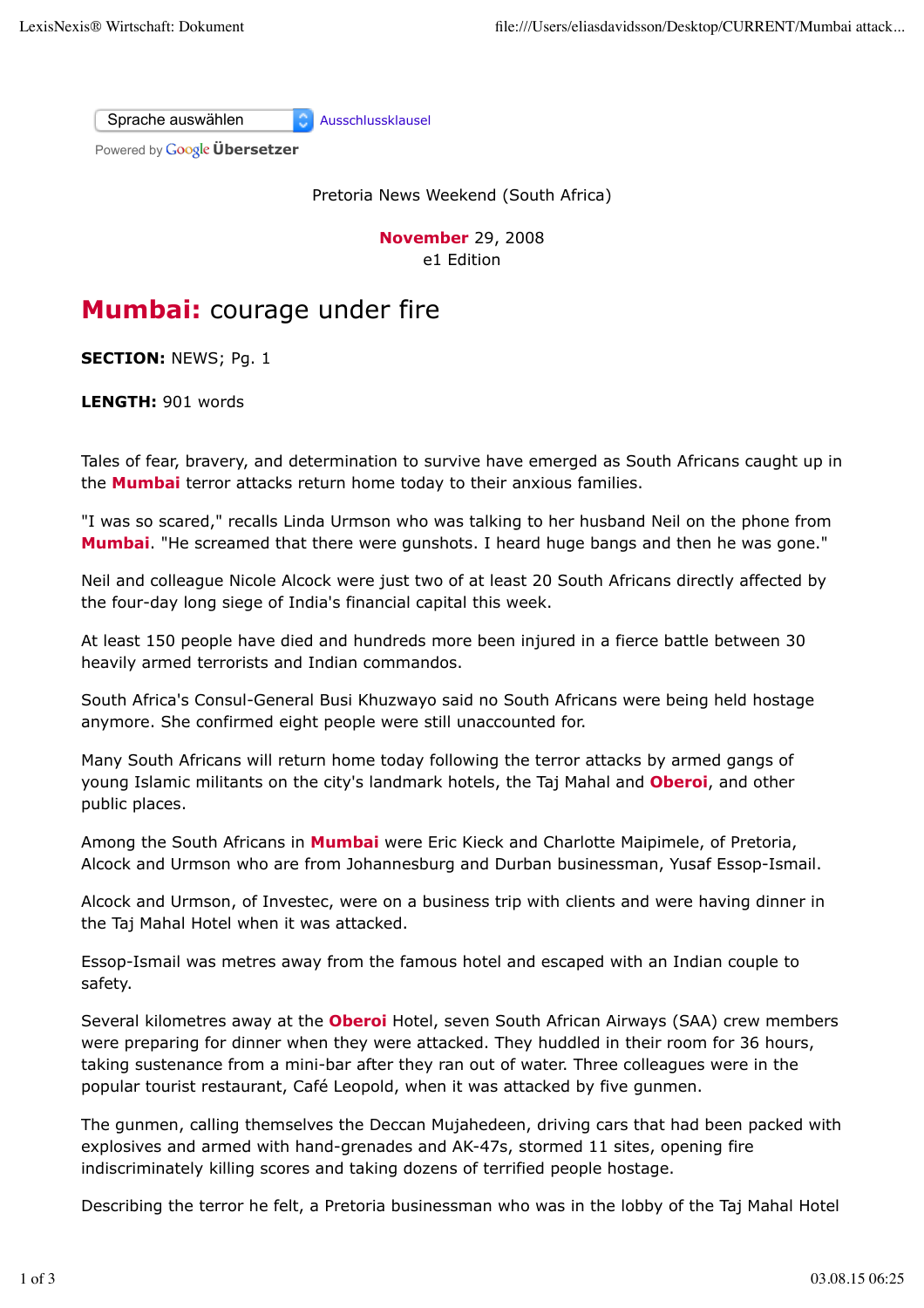when the attacks began, said they did not know what hit them.

"It was terrifying," said the man who didn't want to be named.

"One minute we walking through the lobby and the next it was being blown and shot to hell. People were dying around us.

"I saw a woman collapse, blood pouring from her head," the man said by cellphone. "I tried to help but there was nothing we could do. We just ran. People were screaming and fighting to get past each other to safety," he said.

For Urmson, the sound of gunshots coming to her over her husband's cellphone was "the most frightening sound" she has ever heard.

Urmson said he and Alcock were having dinner on the 25th **floor of the Oberoi** Trident Hotel. In a brief telephone call he told the Pretoria News he just wanted to come home.

"All I want is to get back to my family. I just want this nightmare over," he said.

For Linda, the four-day nightmare has had an effect on her too.

"I was talking to Neil on his cellphone when he suddenly said there were gunshots and he had to go. I thought it was a joke and that kids were letting off crackers."

Two hours later, images of the carnage in **Mumbai** began streaming across the world's television screens. "When I saw what was happening I got a fright. I knew there was big trouble.

"What made it more scary was that I could not get through to him properly. "He sent me cryptic SMSs, saying they were barricaded in on the **19th floor**

The next moment, he said, there were gunshots from all sides of the hotel. And then nothing.

Several hours later, she received an SMS saying he was safe.

What she did not know at the time was that his safety was thanks to a group of seven South African security operatives who had been dining nearby.

The group, from Nicholls-Steyn and Associates, had been hired to secure the 20/20 Cricket Champions tournament in India.

Faisul Nagel, divisional head of sports security division, said it had been scary. "It is nothing I ever want to experience again. It was crazy," he said, adding they only knew what was happening when friends phoned to alert them.

"When we told we immediately leapt into action and got everyone together behind the kitchen," he said. "We knew we didn't have long."

Barricading doors with fridges and tables the group, guarding nearly 130 people, armed themselves with knives and meat cleavers, ready for the fight.

Once they got the all-clear, they moved everyone with them down a fire escape as explosives detonated all around them.

"It was close. If we had waited an hour we would have been in real trouble," Nagel said.

Consular-General Khuzwayo the 36 hour wait to hear the fate of her countrymen was excruciating.